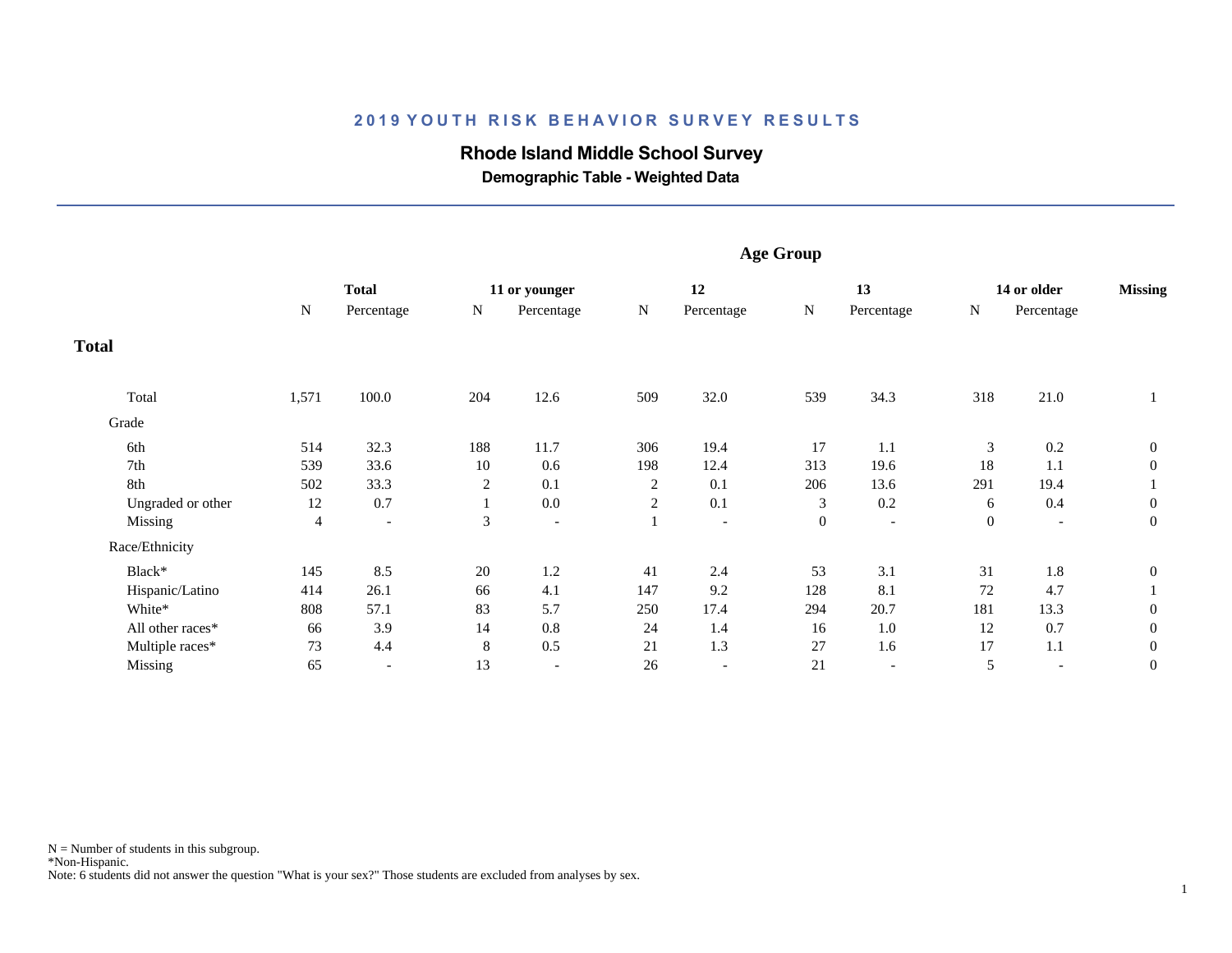### **2019 YOUTH RISK BEHAVIOR SURVEY RESULTS**

# **Rhode Island Middle School Survey**

 **Demographic Table - Weighted Data**

|                   | <b>Age Group</b> |                          |              |                          |                |                          |                |                          |                |                          |                  |
|-------------------|------------------|--------------------------|--------------|--------------------------|----------------|--------------------------|----------------|--------------------------|----------------|--------------------------|------------------|
|                   |                  | <b>Total</b>             |              | 11 or younger            | 12             |                          | 13             |                          | 14 or older    |                          | <b>Missing</b>   |
|                   | N                | Percentage               | N            | Percentage               | ${\bf N}$      | Percentage               | $\mathbf N$    | Percentage               | ${\bf N}$      | Percentage               |                  |
| <b>Male</b>       |                  |                          |              |                          |                |                          |                |                          |                |                          |                  |
| Total             | 788              | 51.4                     | 88           | 5.5                      | 263            | 17.1                     | 272            | 17.9                     | 164            | 10.9                     |                  |
| Grade             |                  |                          |              |                          |                |                          |                |                          |                |                          |                  |
| 6th               | 258              | 16.5                     | 76           | 4.8                      | 169            | 10.9                     | 11             | 0.7                      | 2              | 0.1                      | $\boldsymbol{0}$ |
| 7th               | 265              | 17.5                     | $\tau$       | 0.4                      | 93             | 6.2                      | 154            | 10.2                     | 11             | 0.7                      | $\mathbf{0}$     |
| 8th               | 254              | 16.9                     |              | 0.1                      | $\overline{0}$ | 0.0                      | 104            | 6.9                      | 148            | 9.9                      |                  |
| Ungraded or other | 8                | 0.5                      |              | 0.0                      |                | 0.1                      | 3              | 0.2                      | 3              | 0.2                      | $\mathbf{0}$     |
| Missing           | $\mathfrak{Z}$   | $\overline{\phantom{a}}$ | 3            | $\overline{\phantom{a}}$ | $\overline{0}$ | $\overline{\phantom{a}}$ | $\overline{0}$ | $\overline{\phantom{a}}$ | $\overline{0}$ | $\overline{\phantom{a}}$ | $\boldsymbol{0}$ |
| Race/Ethnicity    |                  |                          |              |                          |                |                          |                |                          |                |                          |                  |
| Black*            | 82               | 4.9                      | 8            | 0.5                      | 23             | 1.4                      | 32             | 1.9                      | 19             | 1.1                      | $\boldsymbol{0}$ |
| Hispanic/Latino   | 209              | 13.6                     | 33           | 2.1                      | 78             | 5.1                      | 57             | 3.7                      | 40             | 2.6                      |                  |
| White*            | 399              | 28.9                     | 31           | 2.2                      | 128            | 9.2                      | 150            | 10.9                     | 90             | 6.6                      | $\mathbf{0}$     |
| All other races*  | 29               | 1.8                      | 7            | 0.4                      | 11             | 0.7                      |                | 0.4                      | 4              | 0.2                      | $\mathbf{0}$     |
| Multiple races*   | 35               | 2.1                      | $\mathbf{I}$ | 0.1                      | 12             | 0.7                      | 14             | 0.9                      | 8              | 0.5                      | $\boldsymbol{0}$ |
| Missing           | 34               | $\overline{\phantom{0}}$ | 8            |                          | 11             | $\overline{\phantom{a}}$ | 12             | $\overline{\phantom{a}}$ | 3              | $\overline{\phantom{0}}$ | $\boldsymbol{0}$ |

 \*Non-Hispanic.  $N =$  Number of students in this subgroup.

Note: 6 students did not answer the question "What is your sex?" Those students are excluded from analyses by sex.